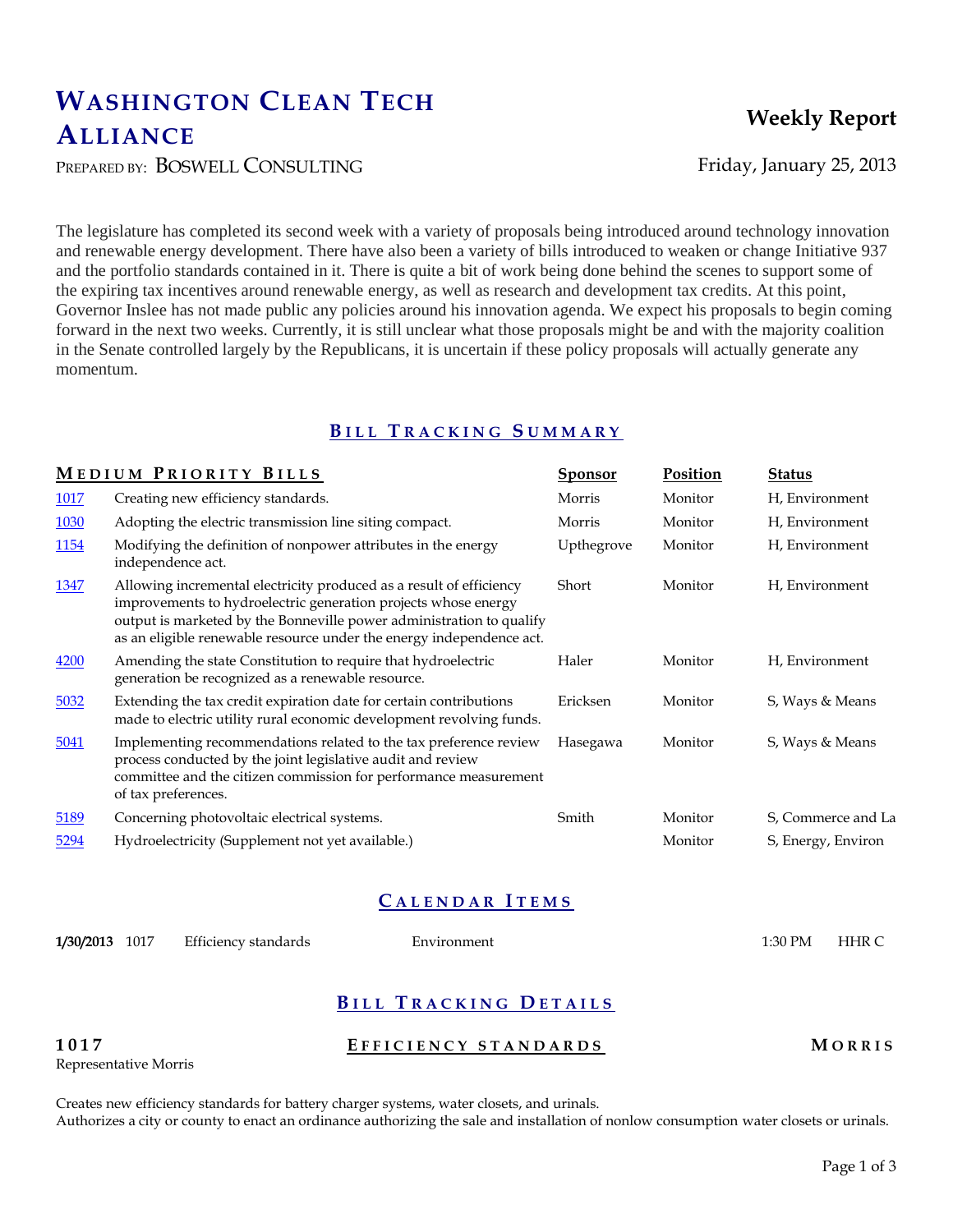## **1030 E L E C T R I C T R A N S M I S S I O N L I N E S M O R R I S** Representative Morris Adopts the electric transmission line siting compact.

**Full Text URL:** [http://www.leg.wa.gov/pub/billinfo/2013-14/Pdf/Bills/House Bills/1030.pdf](http://www.leg.wa.gov/pub/billinfo/2013-14/Pdf/Bills/House%20Bills/1030.pdf)

**Full Text URL:** [http://www.leg.wa.gov/pub/billinfo/2013-14/Pdf/Bills/House Bills/1017.pdf](http://www.leg.wa.gov/pub/billinfo/2013-14/Pdf/Bills/House%20Bills/1017.pdf)

## **1154 N O N P O W E R A T T R I B U T E S U P T H E G R O V E**

Representatives Upthegrove and Ryu

Provides exclusions to the definition of "nonpower attributes" for purposes of the energy independence act.

**Full Text URL:** [http://www.leg.wa.gov/pub/billinfo/2013-14/Pdf/Bills/House Bills/1154.pdf](http://www.leg.wa.gov/pub/billinfo/2013-14/Pdf/Bills/House%20Bills/1154.pdf)

**1347 H Y D R O E L E C T R I C G E N E R A T I O N / B P A S H O R T** Representatives Short, Takko, Kretz, Kristiansen, Klippert, Pike, Haler, Angel, Harris, Smith, Hayes, Magendanz, Vick, Buys, Schmick, Holy, Warnick, Dahlquist, Shea, Condotta, Fagan, and Parker

Authorizes a qualifying utility, under the energy independence act, to use certain eligible renewable resources to meet its compliance obligation with regard to annual targets. Prohibits a qualifying utility from transferring or selling these eligible renewable resources to another utility for compliance purposes.

**Full Text URL:** [http://www.leg.wa.gov/pub/billinfo/2013-14/Pdf/Bills/House Bills/1347.pdf](http://www.leg.wa.gov/pub/billinfo/2013-14/Pdf/Bills/House%20Bills/1347.pdf)

## **4200 H Y D R O E L E C T R I C G E N E R A T I O N H A L E R** Representative Haler

Proposes an amendment to the state Constitution to require that hydroelectric generation be recognized as a renewable resource.

**Full Text URL:** [http://www.leg.wa.gov/pub/billinfo/2013-14/Pdf/Bills/House Bills/4200.pdf](http://www.leg.wa.gov/pub/billinfo/2013-14/Pdf/Bills/House%20Bills/4200.pdf)

**5032 E L E C T R I C U T I L I T Y F U N D S E R I C K S E N** Senator Ericksen

Extends the expiration date, from June 30, 2011, to June 30, 2018, on the tax credit for certain contributions made to electric utility rural economic development revolving funds.

**Full Text URL:** [http://www.leg.wa.gov/pub/billinfo/2013-14/Pdf/Bills/Senate Bills/5032.pdf](http://www.leg.wa.gov/pub/billinfo/2013-14/Pdf/Bills/Senate%20Bills/5032.pdf)

Senators Hasegawa and Conway

Implements recommendations related to the tax preference review process conducted by the joint legislative audit and review committee and the citizen commission for performance measurement of tax preferences.

**Full Text URL:** [http://www.leg.wa.gov/pub/billinfo/2013-14/Pdf/Bills/Senate Bills/5041.pdf](http://www.leg.wa.gov/pub/billinfo/2013-14/Pdf/Bills/Senate%20Bills/5041.pdf)

#### **5189 P H O T O V O L T A I C E L E C T R . S Y S T E M S S M I T H** Senators Smith, Benton, Braun, Becker, Padden, Hill, Bailey, Sheldon, Dammeier, Honeyford, and Roach

Allows a person with a valid limited energy system electrician certificate or a valid telecommunications electrician certificate to obtain

**5041 T A X P R E F E R E N C E S H A S E G A W A**